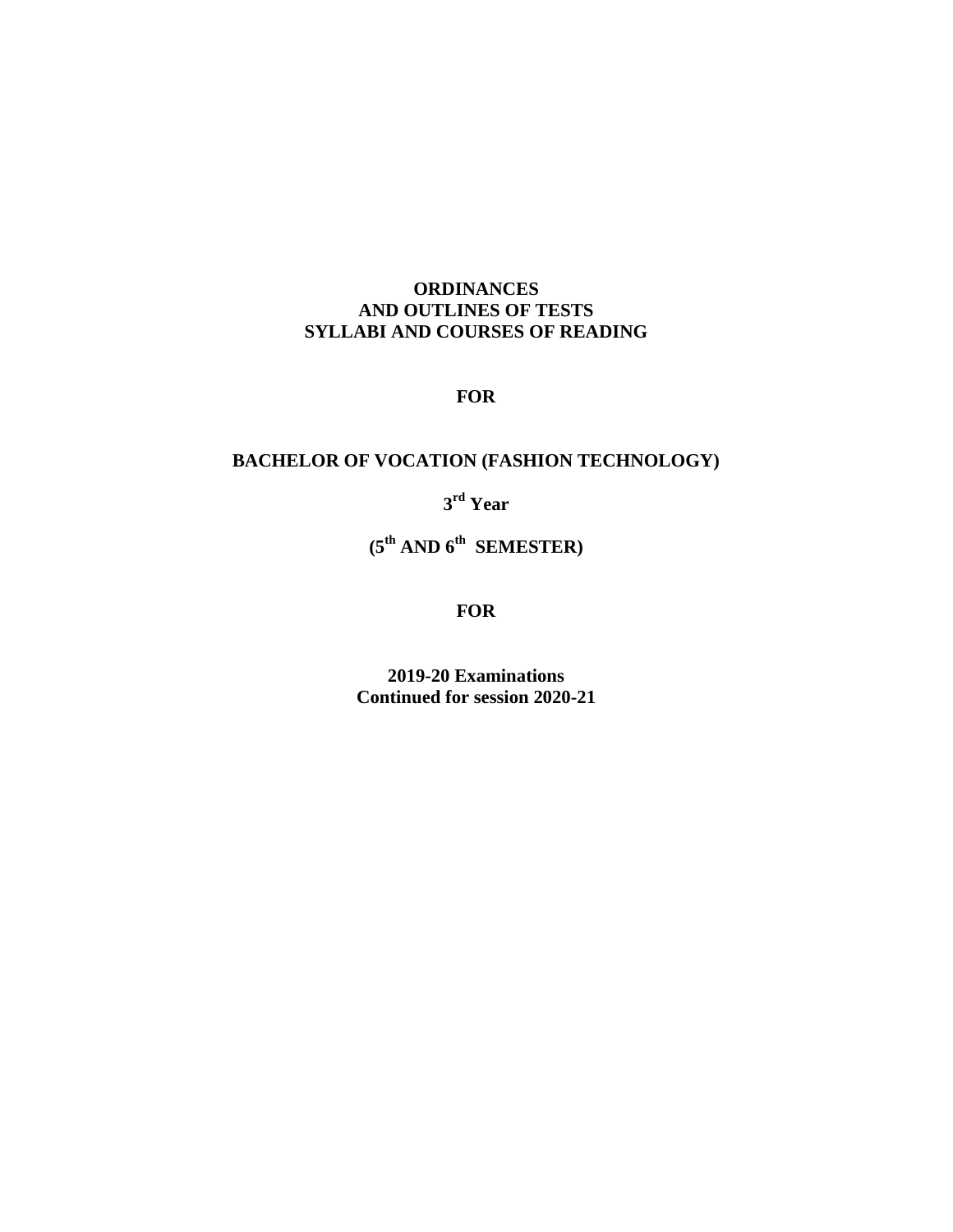## **SYLLABUS B.VOC (Fashion Technology) Third Year( 5th Semester)**

## **2019-20 Examinations**

| Sr.<br>No. | <b>Title of Paper</b>                                    | <b>External</b><br><b>Assessment</b> | <b>Internal</b><br><b>Assessment</b> | <b>Total</b><br><b>Marks</b> | <b>Credits</b> |
|------------|----------------------------------------------------------|--------------------------------------|--------------------------------------|------------------------------|----------------|
| 1.         | <b>Fashion Marketing</b>                                 | 74                                   | 26                                   | 100                          | 3              |
| 2.         | <b>History of World Costume</b>                          | 74                                   | 26                                   | 100                          | 4.5            |
| 3.         | Personality and Clothing                                 | 74                                   | 26                                   | 100                          | 3              |
| 4.         | Apparel manufacturing<br>Industry                        | 74                                   | 26                                   | 100                          | 3              |
| 5.         | Drafting with Layout and<br><b>Garment Constructions</b> | 100                                  | $\overline{0}$                       | 100                          | 4.5            |
| 6.         | <b>Computer aided Fashion</b><br>$Design-II$             | 50                                   | $\overline{0}$                       | 50                           | 3              |
| 7.         | Accessory Design and<br>Construction                     | 50                                   | $\theta$                             | 50                           | 4.5            |
| 8.         | <b>Fashion Show</b>                                      | 100                                  | $\overline{0}$                       | 100                          | 4.5            |
|            |                                                          | 596                                  | 104                                  | 700                          | 30             |

# **B.VOC** (Fashion Technology) Third Year (6<sup>th</sup> Semester)

## **2019-20 Examinations**

| Sr.<br>No. | <b>Title of Paper</b>      | <b>External</b><br><b>Assessment</b> | <b>Internal</b><br>Assessment | <b>Total</b><br><b>Marks</b> | <b>Credits</b> |
|------------|----------------------------|--------------------------------------|-------------------------------|------------------------------|----------------|
|            | <b>Industrial Training</b> | <b>200</b>                           | 200                           | 400                          |                |

6-month Industrial Training

Internal : 200

Extra Viva : 200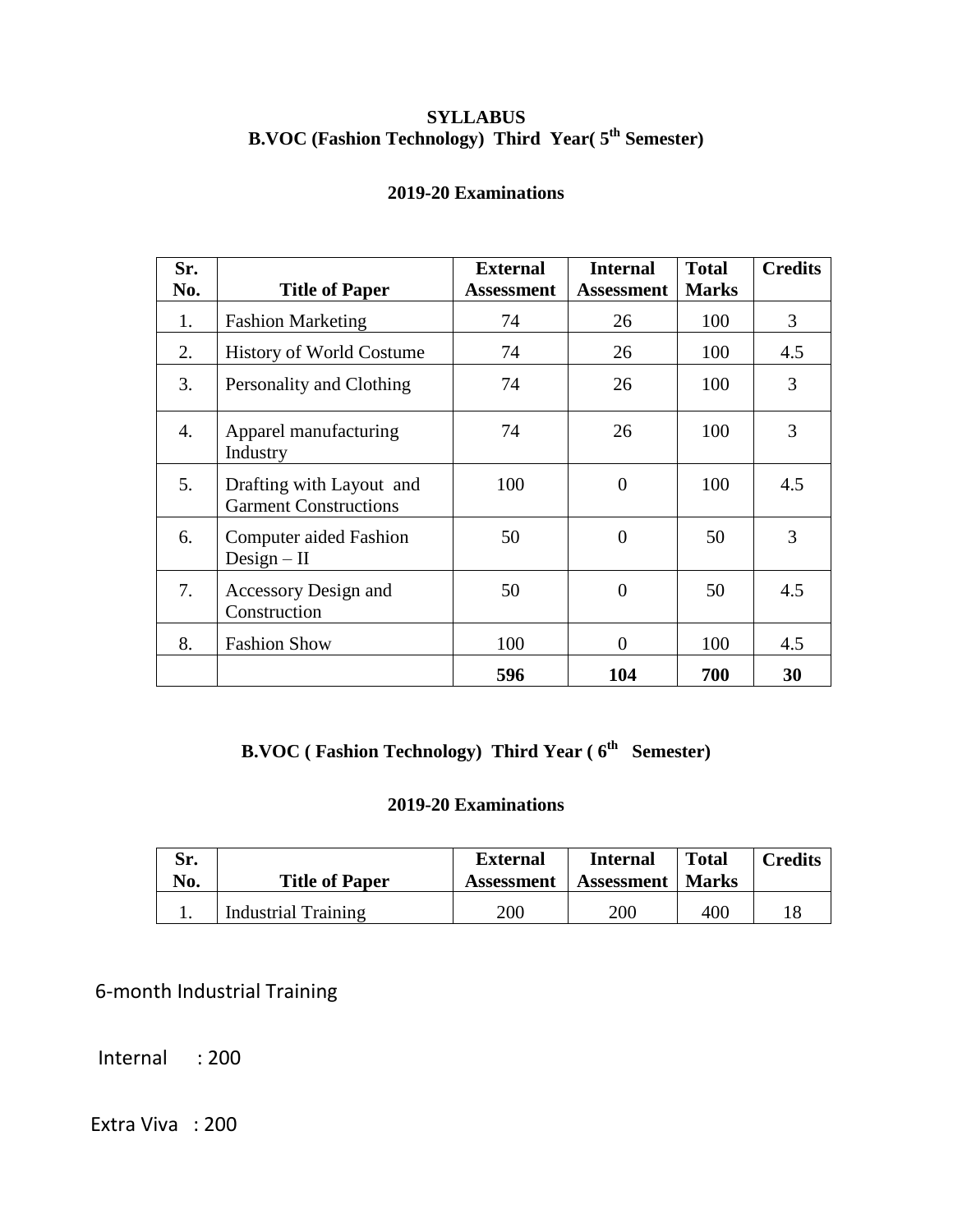2. Student will organize their best work in a single design lodge.

a.) Port Folio

b.) Project Work

c.) Training  $(6^{th}$  month)

 3.) Student have to submit three certificates from the below activities for 12 credits General Studies. Each certificate has 4 credits.

a. NSS

b. NCC

c. RED CROSS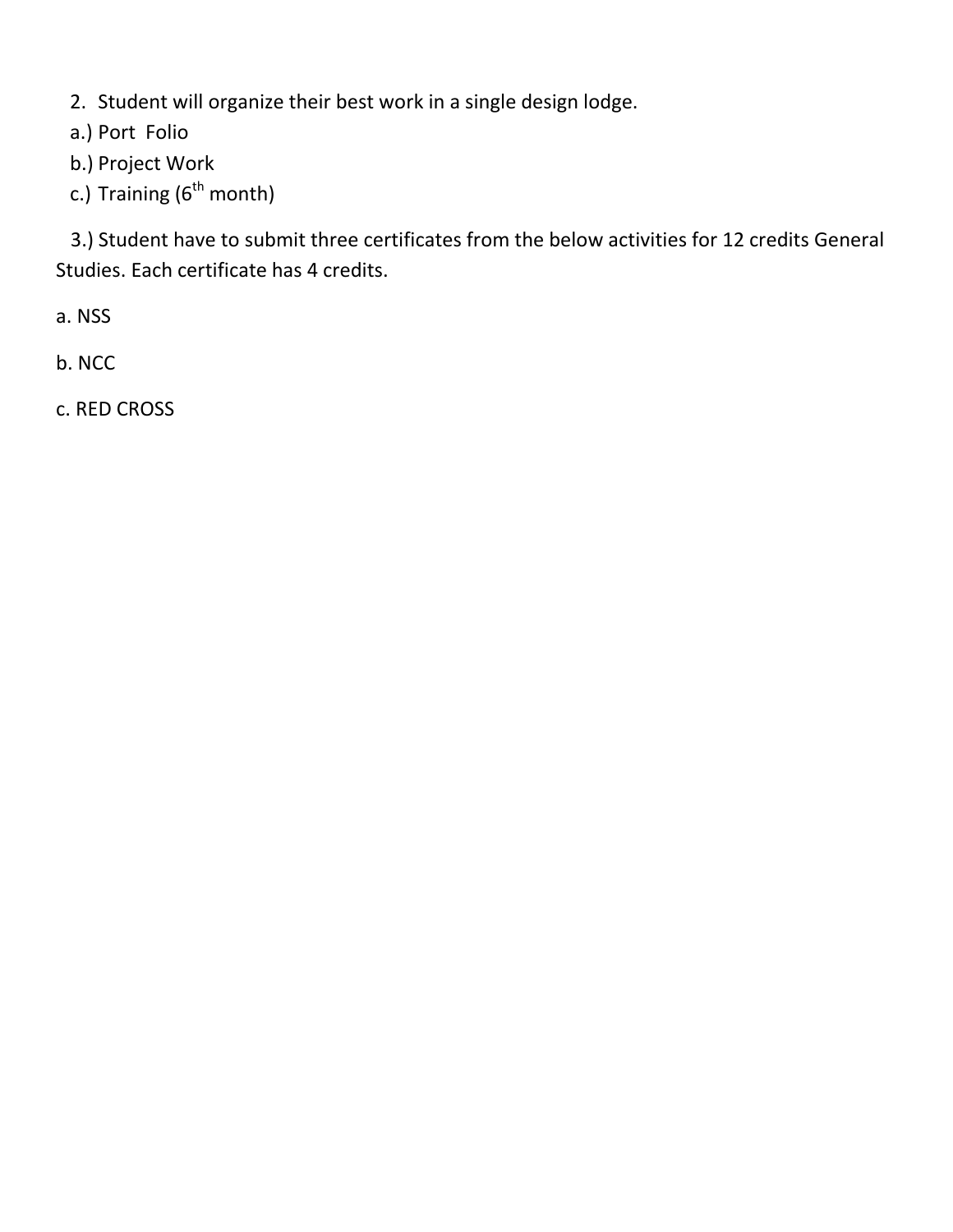#### **FASHION MARKETING ( Theory )**

### **B. Voc ( FT )**

#### **SEM-V**

**Max. Marks :74 Allowed Time : 3hrs Min. Pass Marks : 26** 

## **INSTRUCTIONS FOR THE PAPER SETTER**

The question paper will consist of three sections A, B and C. Each of sections A and B will have four questions from the respective sections of the syllabus and each question carry 11 marks. Section C will consist of one compulsory question having 10 short-answer typed questions carrying 3marks each covering the entire syllabus uniformly.

#### **Section-A**

- Introduction to marketing: its nature, scope and importance in garments industry.
- Meaning of fashion market.
- Marketing planning and processes.
- Marketing terminology: Market, niche market, target marketing , vendor, supplier, Franchise, market research, sales, brand equity, labeling packaging branding etc.
- Fashion market and marketing environment.
- Factors affecting fashion industry.
- Marketing mix/ 4 Ps of Marketing.

#### **Section-B**

- Target market.
- Market plan, purpose and product feature.
- Advertising / advertising media / advertising effectiveness
- Market research.
- Marketing communication.
- Technological influence on fashion marketing.
- Online marketing

### **References:**

- 1. "Fashion Marketing" By Essey Mike, Publisher Blackwell.
- 2. "Consumer Behavior in Fashion" By Soloman, Michale R, Publisher Pearson.
- 3. "Fashion Marketing and Merchandising" By Mary, Publisher Goodheart-Willcox
- 4. Principal's of marketing by Ashok Jain, V.K. Publications.
- 5. Marketing management by C.N. Sontakki, Kalyani Publications.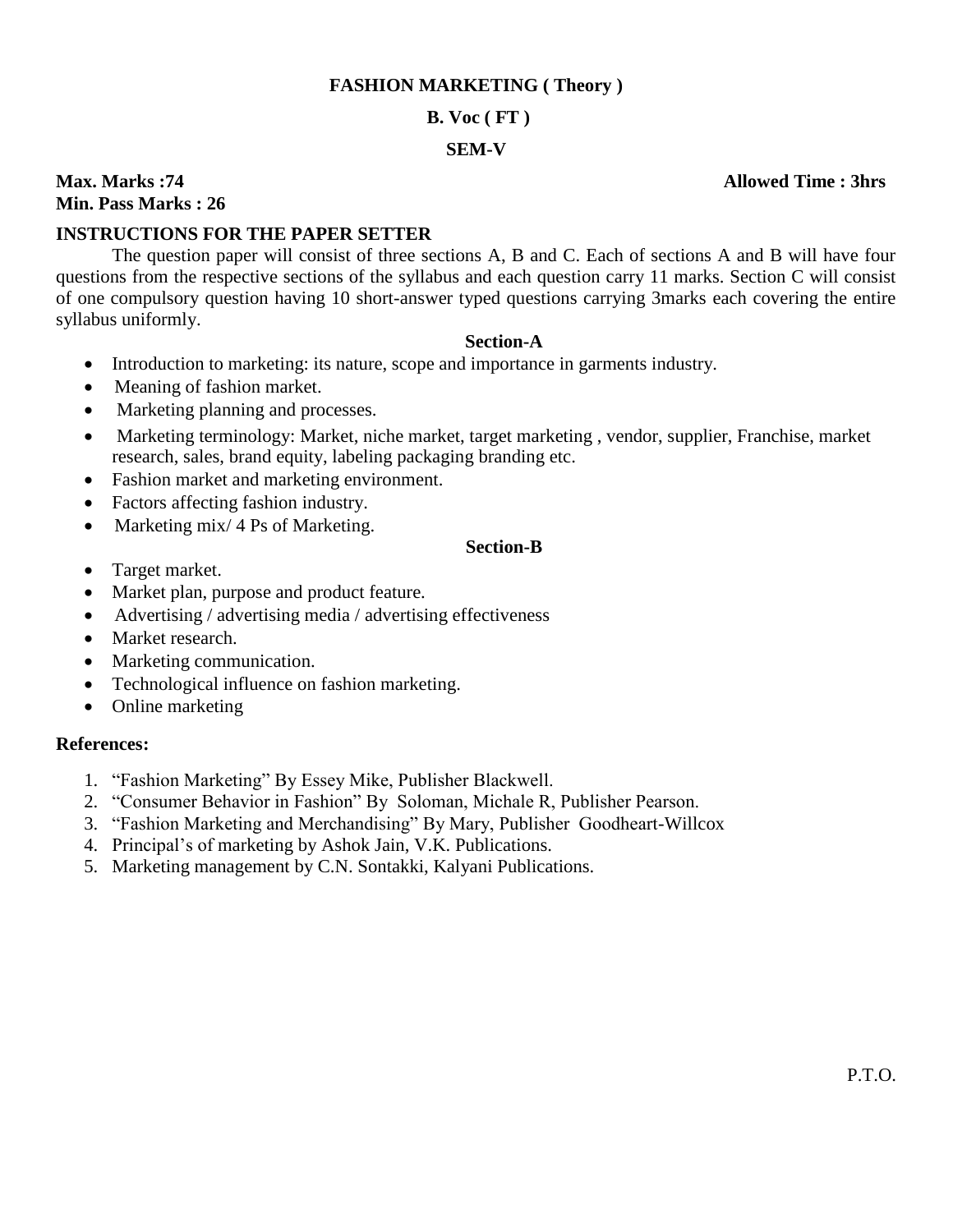## **History of World Costumes ( Theory ) B. Voc ( FT ) SEM-V**

## **Max. Marks :74 Allowed Time : 3hrs Min. Pass Marks : 26**

## **INSTRUCTIONS FOR THE PAPER SETTER**

The question paper will consist of three sections A, B and C. Each of sections A and B will have four questions from the respective sections of the syllabus and each question carry 11 marks. Section C will consist of one compulsory question having 10 short-answer typed questions carrying 3marks each covering the entire syllabus uniformly.

Section-A

**Costumes of the Ancient World (300 B.C.-300A.D.)** Mesopotamia, Egypt, Greece & Rome **Costumes of the Middle Ages (300 A.D.-1500 A.D.)** Byzantine **English Costumes:** English costumes during middle ages: Early middle ages. Late middle ages. **Renaissance in Italy** [Mannerism](http://en.wikipedia.org/wiki/Mannerism) — 16th century.

[Baroque](http://en.wikipedia.org/wiki/Baroque_painting) — 17th century to 18th century. [Rococo](http://en.wikipedia.org/wiki/Rococo) — mid-18th century.

### **Section-B**

### **6. The French costume**

Renaissance in France(1500 A D) Renaissance in France(1600 A D) Renaissance in France(1700 A D)

# **7. The French revolution and thereafter (1790 A.D.-1900 A.D.)**

The Directoire and Empire period (1790 A.D.-1820 A.D.)

The Romantic period (1820 A.D.-1850 A.D.)

The Crinoline period (1850 A.D.-1869 A.D.)

The Bustle period (1870 A.D.-1900 A.D.)

## **8. Suggested Readings:**

Tortora P.G. and Eubank K. (1995) Survey of Historic Costume, New York, Fairchild Publications. Sara, P. Tomp and Srah H. Fashion Costume and Culture (vol 1) The Ancient World, Thomas Gale. James, L. Costume and Fashion: A Concise History; Thames and Hudson )2nd edition) 2002. Jack Cassin-scott; The illustrated encyclopaedia of costume and fashion (from 1600 to present); Block Hampton Press; London.

Bronwyn C; Costume and Fashion: A complete History, 2003.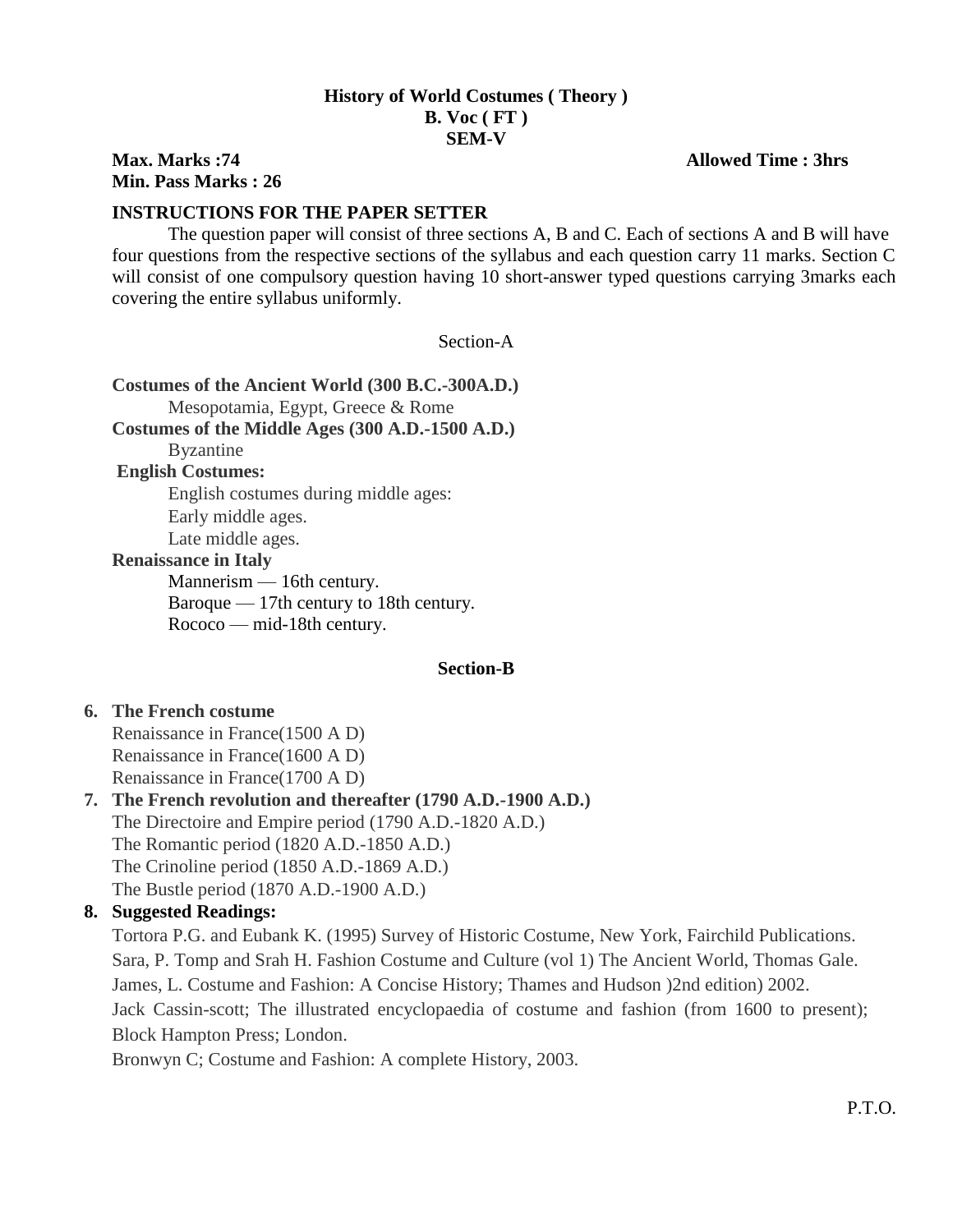## **PERSONALITY & CLOTHING (THEORY) B. Voc (FT) SEM-V**

**Max Marks: 74** Allowed Time: 3 Hrs. **Min Pass Marks: 26**

## **INSTRUCTIONS FOR THE PAPER SETTER**

• The question paper will consist of three sections A, B and C. Each of sections A and B will have four questions from the respective sections of the syllabus and each question carry 11 marks. Section C will consist of one compulsory question having 10 short-answer typed questions carrying 3marks each covering the entire syllabus uniformly.

#### **Section – A**

- History and theories of clothing;
	- i. Origin Theory
	- ii. Modesty Theory
	- iii. Protection Theory
- Definition of Personality, Personality and Self Concept.
- Social & Psychological implications of clothing on the wearer : children, young, adults, elderly.
- Fashion Apparel women's, men's, children's and teenagers category and size ranges.
- Fashion Accessories- categories, market segments and trends in accessory industry.

### **Section – B**

- Clothing physiology :- Sloppy, designer, Skimpy, Business, Flashy, Drab, Athletic, Goth, casual.
- Clothing according to personality Dainty, Sturdy, Dramatic, Demure, Dignified, Vivacious
- Effective use of elements and principles of design in clothing: textures, colours, form, shape, scale, balance, lines & space.
- Application of the principle & design to the basic figure type :
	- i. Short and Thin
	- ii. Short & Stout
	- iii. Tall & thin
	- iv. Tall & Stout
- **Books Recommended:**

## **Essential Reading:**

1. Mary Shaw Ryan, Clothing; a study in human behavior, 1966, Holt, Rinehart and Winston (New York)

- 2. J. C. Flugel, Psychology of Clothes, June 1966, Intl Universities Pr Inc .
- 3. Marilyn J. Horn **,**The Second Skin: An Interdisciplinary Study of Clothing, March 1981, Houghton Mifflin School

### **Further Reading:**

4. Fred Davis,Fashion, Culture, and Identity ,1992,The University of Chicago Press Ltd.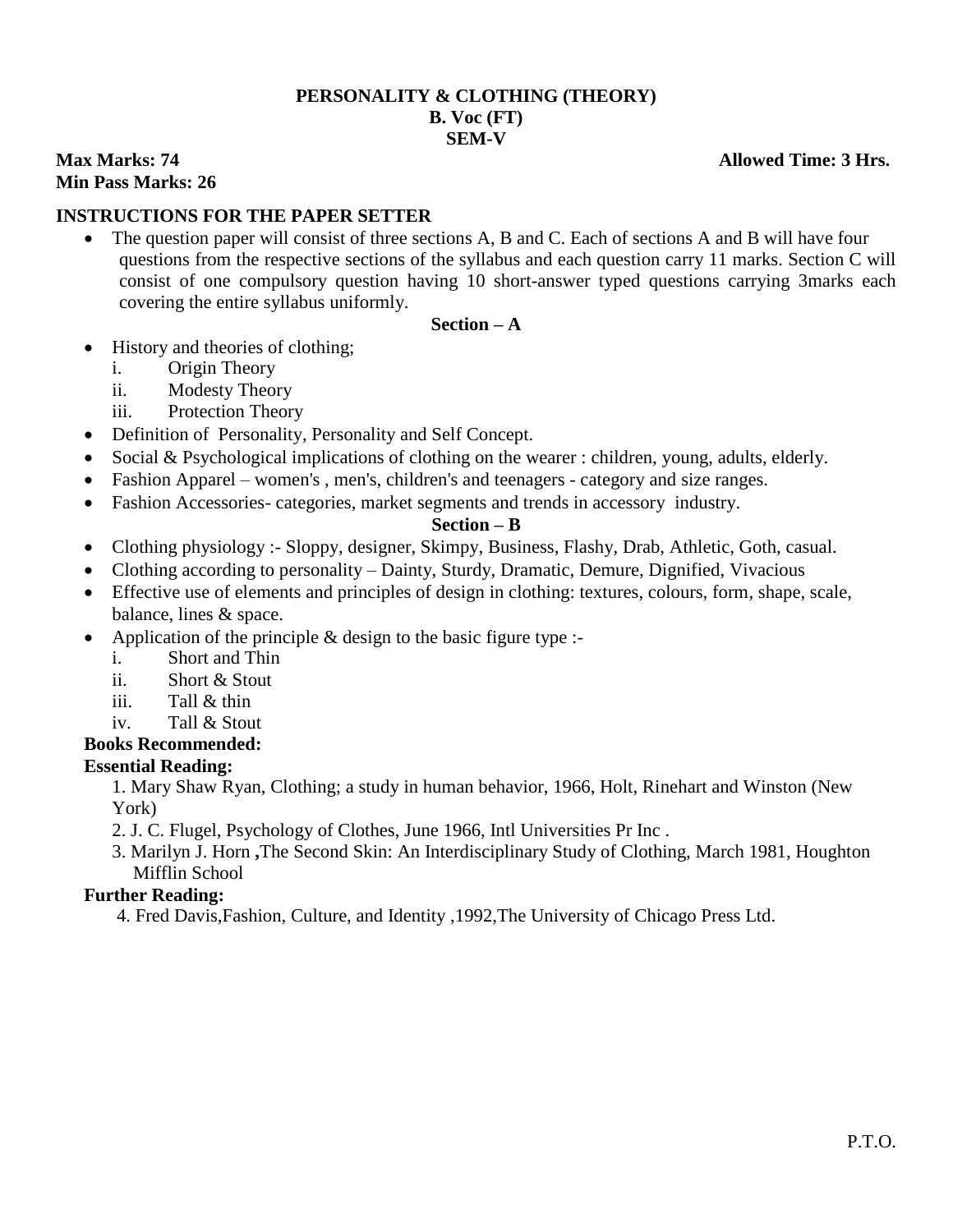# **Apparel Manufacturing Industry (Theory) B. Voc ( FT ) SEM-V**

**Max. Marks :74 Allowed Time : 3hrs Min. Pass Marks : 26** 

## **INSTRUCTIONS FOR THE PAPER SETTER**

The question paper will consist of three sections A, B and C. Each of sections A and B will have four questions from the respective sections of the syllabus and each question carry 11 marks. Section C will consist of one compulsory question having 10 short-answer typed questions carrying 3marks each covering the entire syllabus uniformly.

#### **Section-A**

Describe basic Apparel industry terms like retail, buyer, merchandise, merchant etc.

Organization of Apparel industry.

Structure and sectors of Apparel industry.

Work flow in Apparel industry through different departments.

Factors affecting the structure

Design department-forecasting, designing, collection planning.

Sampling department- Pattern making, grading and sampling technology, construction of sample garment.

### **Section-B**

Marketing department- calendar, pricing, product planning, costumer, merchandising and sale. Purchase department- supplies, prices, store keeping, inventory management.

Finance department- Information management, administration, costing, budgeting.

Dispatch department.

Garment Inspection using different methods.

Applying quality assurance programmers in fabric department, cutting, production and finishing department. **Suggested Readings:**

- 1. "Apparel Production Terms and Process" By Janace Bubonia
- 2. "Apparel manufacturing-Sewn Product Analysis" By Ruth E. Glock and Grace Publisher Prentice.
- 3. "Guide to Apparel Manufacturing" By Peyton B, Hudson, Publisher Blackwell.
- 4. "Fashion Concept to Consumer" By Gini Stephens Frings, Publisher Pearson.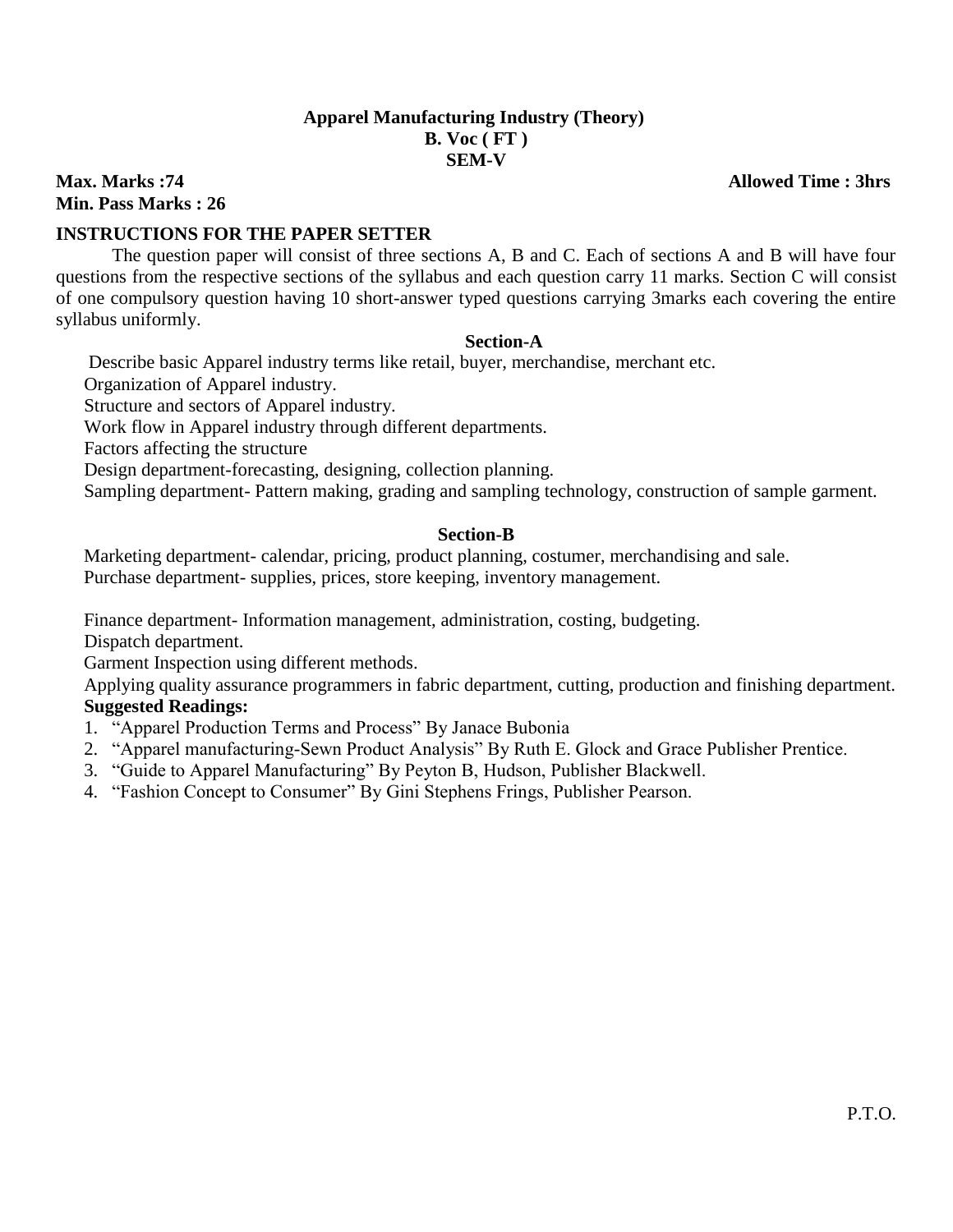## **Drafting With Layout & Garment Construction (Practical) B. Voc. ( FT ) SEM-V**

**Passing Marks: 35**

## **Max. Marks: 100 Time Allowed: 3 Hrs**

# **Section- A**

## **Drafting and Layout**

- Bodice Block front, back, sleeve.
- Shirt of Men's/Woman's
- Trouser of Men's/Woman's
- Jump Suit
- Skirt Top
- Designer Kurta
- Partywear Frock

### **Section-B**

### **Garment Construction:**

- Shirt of Men's/Woman's
- Trouser of Men's/Woman's
- Jump Suit
- Skirt Top
- Gown/Lengha Choli
- Designer Kurta

### **References:**

- 1. "Metric Pattern Cutting for Women's Wear" By Winfred, Aldrich.
- 2. "Metric Pattern Cutting for Children Wear" By Winfred, Aldrich.
- 3. "Metric Pattern Cutting for Men's Wear" By Winfred, Aldrich.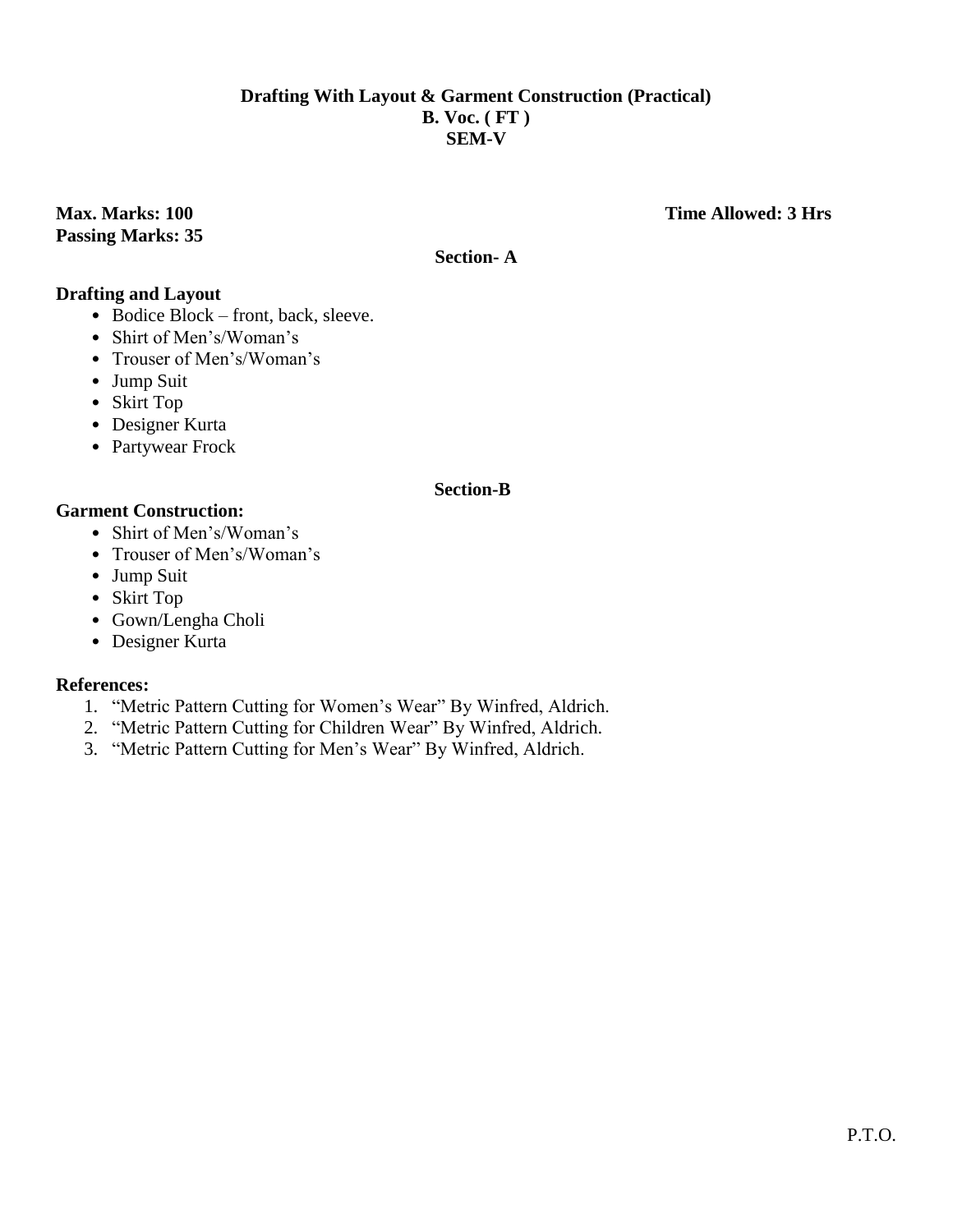## **Computer Aided Fashion Design-II (Practical) B. Voc. ( FT ) SEM-V**

# **Time Allowed: 3 Hrs** Maximum Marks: 50  **Passing Marks: 14**

- Illustrating fashion model figures in front profiles and movement.
- Draping the fashion figure in different silhouette.
- Drape garments like skirt, shirt, gown, denim etc.
- Fashion details like plackets, collars, cuffs and buttons.
- Various illustration tools of Corel draw and Photoshop.
- Design a logo and create a brochure for your own label.
- Draw 3 profiles of female flesh figures (front, side and  $\frac{3}{4}$ th).
- Show different silhouette in the garment
- Stitch lines.
- Trims.
- Make collage and swatch board.
- Drape different type of garments.
- Design a mood/story board according to the selected theme (both paper and computer assignment)

#### **References:**

 $\triangleright$  According to the software manuals.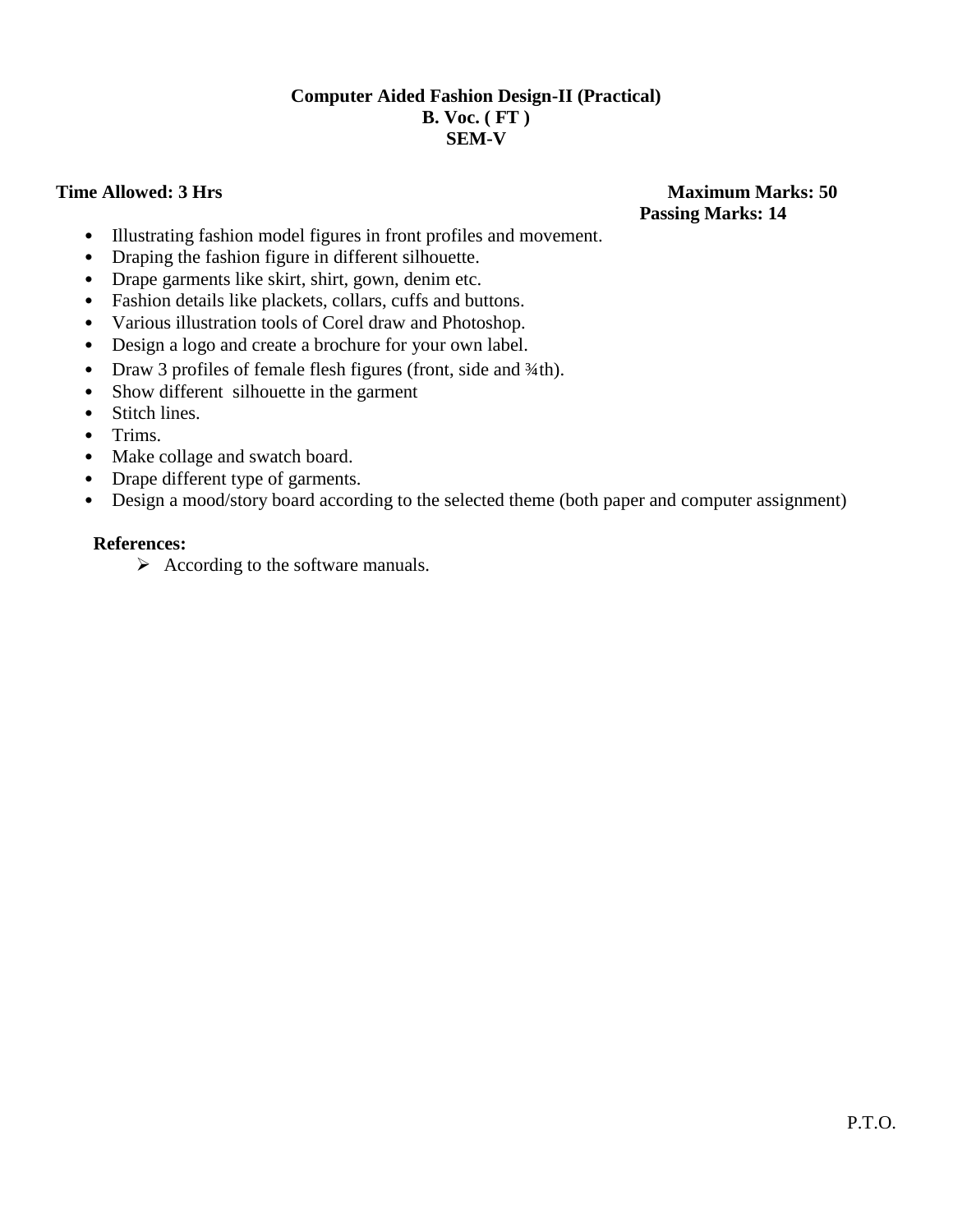## **Accessory Design and Construction (Practical) B. Voc. ( FT ) SEM-V**

## **Time Allowed: 3 Hrs** Maximum Marks: 50  **Passing Marks: 14**

- Fashion accessories- its types [bags, hats/ millinery, gloves, shoes, belts, neckties, scarves, jewelry.
- Design and construct a jewelry by taking any inspiration.
- Design and renovate a hand bag according to a particular client.
- Design and construct a scarf.
- Design and construct a head gear.

## **References:**

- 1. Fashion Accessories, John Peacock
- 2. Hats Status styles and Glamour, Colin Mc. Dowell
- 3. Fashion source Technical Design, Progeone
- 4. Moda Fashion, Gri Baudo
- 5. Shoes Fashion and Fantasy, Colin Mc.Dowell
- 6. Encyclopedia of fashion accessories, Phyllis Torbora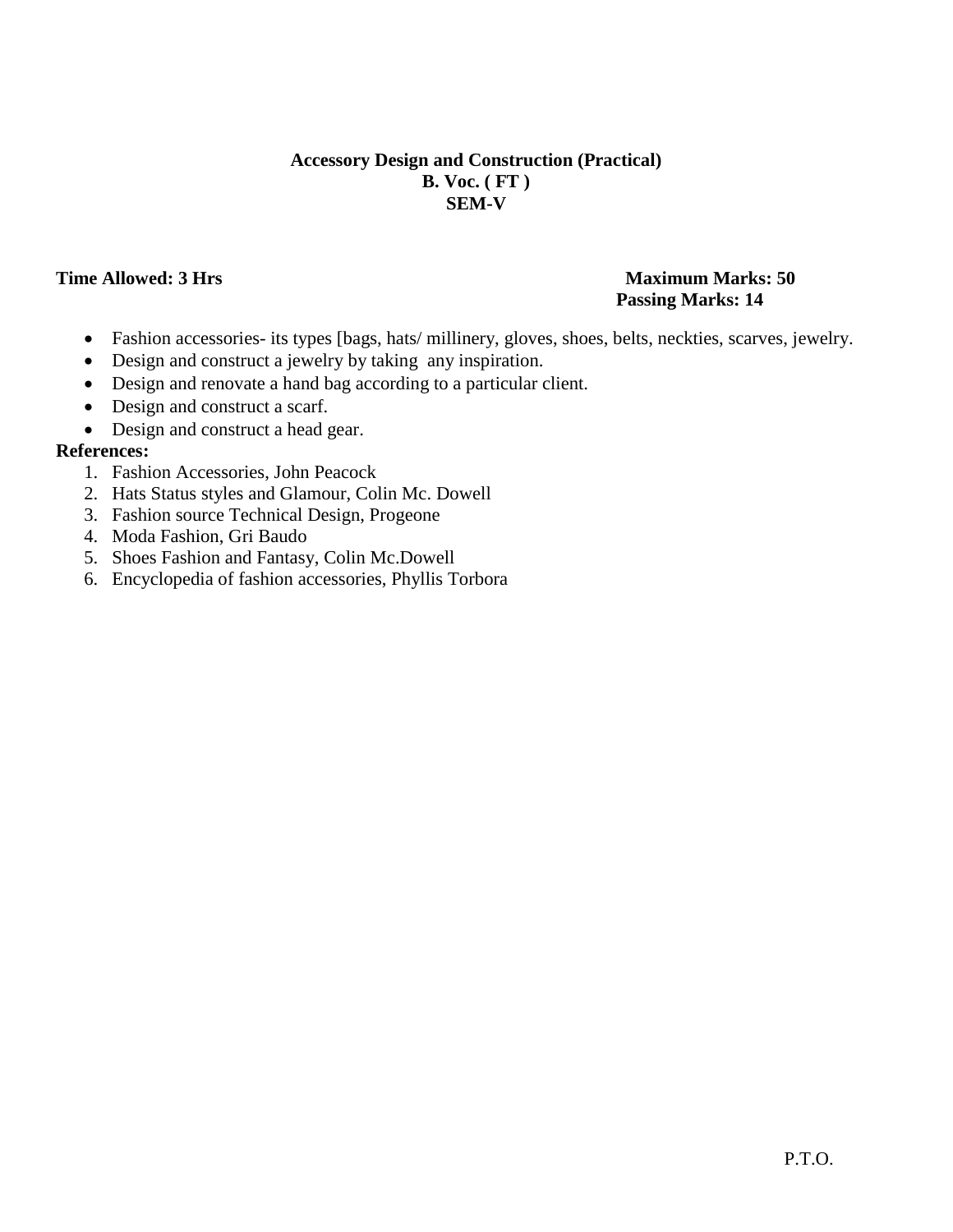## **Fashion Design Construction (Fashion Show) - Practical B. Voc ( FT ) SEM-V**

## **Time Allowed: 3 Hrs** Maximum Marks: 100  **Passing Marks: 35**

- Designing & Construction of the garments according to theme for the **Fashion show.**
- **References:**
	- 1. "Dress Design: Draping and Flat Pettern Making", M.S. Hillhouse, E.A. Manfield, Publisher Houghton Miffin College Division.
	- 2. "New Complete Guide to Sewing" By Reader Digest, Publisher Reader Digest New York.